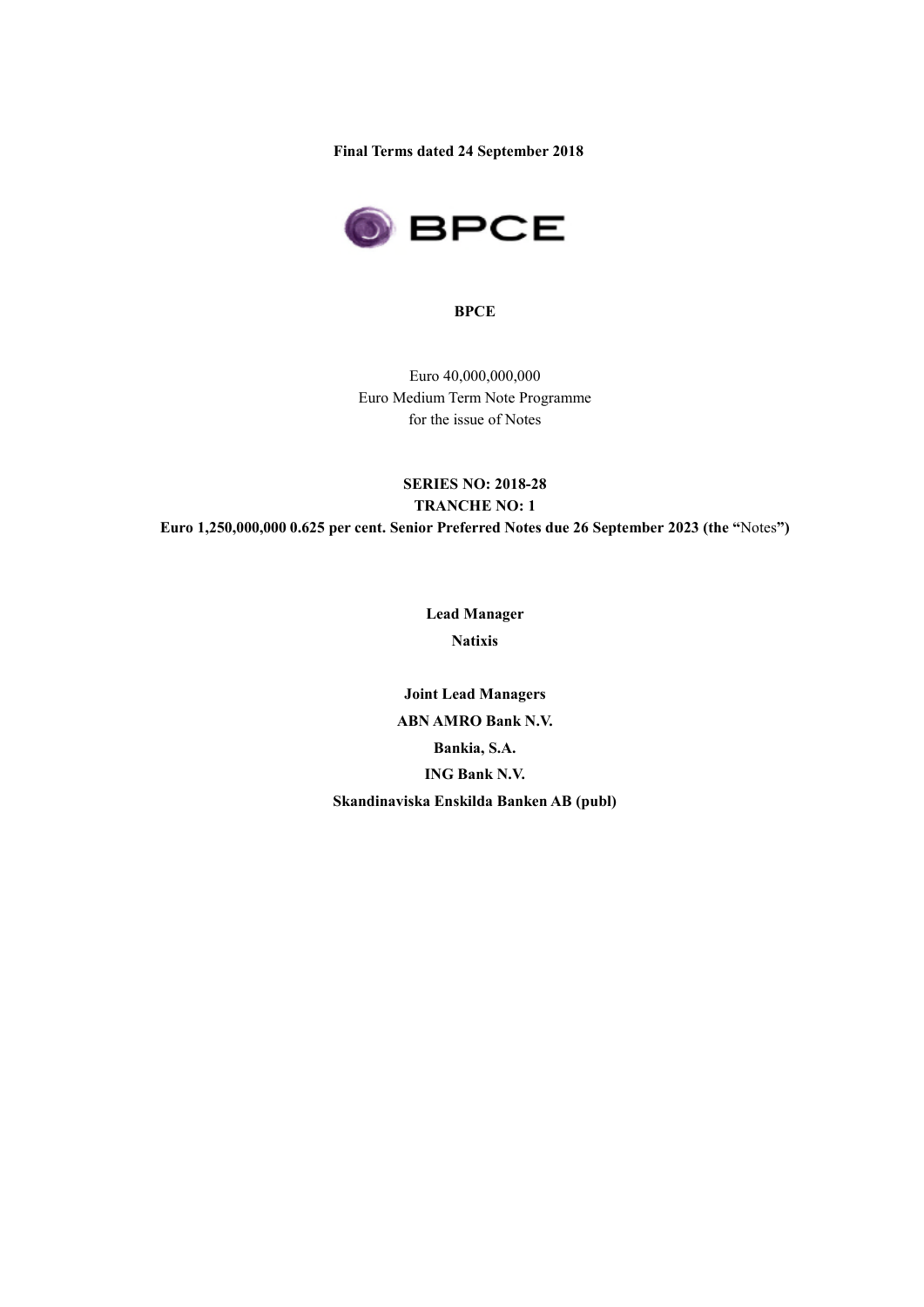#### **MIFID II PRODUCT GOVERNANCE / PROFESSIONAL INVESTORS AND ECPS ONLY TARGET**

**MARKET** – Solely for the purposes of each manufacturer's product approval process, the target market assessment in respect of the Notes has led to the conclusion that, in relation to the type of clients criterion only: (i) the type of clients to whom the Notes are targeted is eligible counterparties and professional clients only, each as defined in Directive 2014/65/EU (as amended, "**MiFID II**"); and (ii) all channels for distribution of the Notes to eligible counterparties and professional clients are appropriate. Any person subsequently offering, selling or recommending the Notes (a "**distributor**") should take into consideration the manufacturers' type of clients assessment; however, a distributor subject to MiFID II is responsible for undertaking its own target market assessment in respect of the Notes (by either adopting or refining the manufacturers' type of clients assessment) and determining appropriate distribution channels.

#### **PART A – CONTRACTUAL TERMS**

Terms used herein shall be deemed to be defined as such for the purposes of the Conditions (the "**Conditions**") set forth in the base prospectus dated 1 December 2017 which received visa n°17-625 from the *Autorité des marchés financiers* (the "**AMF**") on 1 December 2017 (the "**Base Prospectus**") and the first supplement to the Base Prospectus dated 24 January 2018 which received visa n°18-024 from the AMF, the second supplement to the Base Prospectus dated 20 February 2018 which received visa n°18-047 from the AMF, the third supplement to the Base Prospectus dated 6 March 2018 which received visa n°18-075 from the AMF, the fourth supplement dated 5 April 2018 which received visa n°18-115 from the AMF, the fifth supplement dated 11 June 2018 which received visa n°18-236 from the AMF, the sixth supplement dated 10 August 2018 which received visa n°18-382 from the AMF and the seventh supplement dated 14 September 2018 which received visa n°18-428 from the AMF (together, the "**Supplements**"), which together constitute a base prospectus for the purposes of the Prospectus Directive.

This document constitutes the Final Terms of the Notes described herein for the purposes of Article 5.4 of the Prospectus Directive and must be read in conjunction with such Base Prospectus as so supplemented. Full information on the Issuer and the offer of the Notes is only available on the basis of the combination of these Final Terms and the Base Prospectus as so supplemented. The Base Prospectus and the Supplements are available for viewing at the office of the Fiscal Agent or each of the Paying Agents and on the website of the AMF (www.amf-france.org) and copies may be obtained from BPCE, 50 avenue Pierre Mendès-France, 75013 Paris, France.

| 1              | Issuer:                           | <b>BPCE</b>                                      |
|----------------|-----------------------------------|--------------------------------------------------|
| 2              | Series Number:<br>(i)             | 2018-28                                          |
|                | Tranche Number:<br>(i)            | 1                                                |
| 3              | Specified Currency or Currencies: | Euro (" $EUR$ ")                                 |
| $\overline{4}$ | Aggregate Nominal Amount:         |                                                  |
|                | Series:<br>(i)                    | EUR 1,250,000,000                                |
|                | Tranche:<br>(ii)                  | EUR 1,250,000,000                                |
| 5              | Issue Price:                      | 99.447 per cent. of the Aggregate Nominal Amount |
| 6              | Specified Denomination:           | EUR 100,000                                      |
| 7              | Issue Date:<br>(1)                | 26 September 2018                                |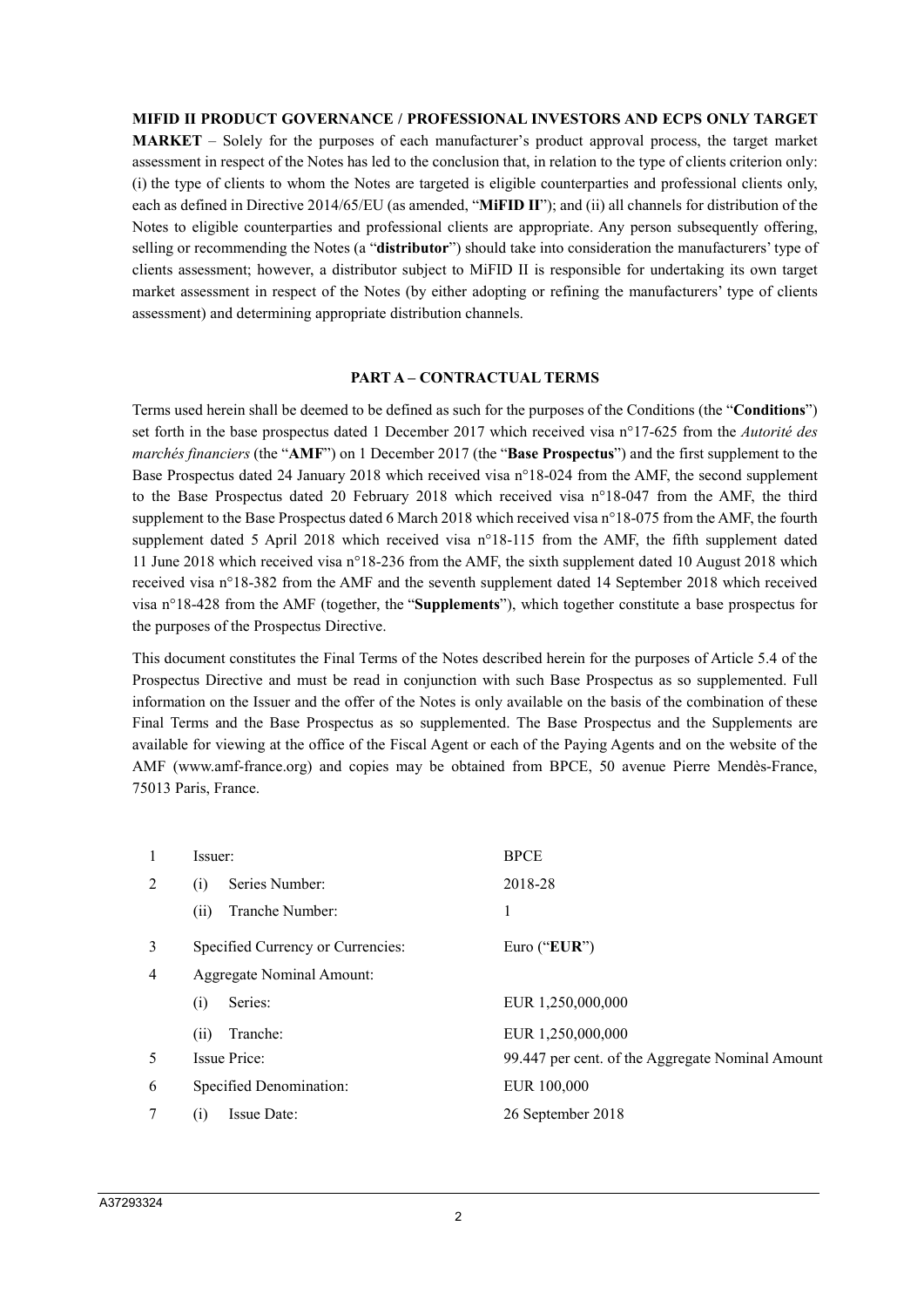|    | Interest Commencement Date:<br>(ii)                                              | <b>Issue Date</b>                                                                                                                                               |
|----|----------------------------------------------------------------------------------|-----------------------------------------------------------------------------------------------------------------------------------------------------------------|
| 8  | Interest Basis:                                                                  | 0.625 per cent. Fixed Rate<br>(further particulars specified below)                                                                                             |
| 9  | Maturity Date:                                                                   | 26 September 2023                                                                                                                                               |
| 10 | <b>Redemption Basis:</b>                                                         | Subject to any purchase and cancellation or early<br>redemption, the Notes will be redeemed on the<br>Maturity Date at 100 per cent. of their nominal<br>amount |
| 11 | Change of Interest Basis:                                                        | Not Applicable                                                                                                                                                  |
| 12 | Put/Call Options:                                                                | Not Applicable                                                                                                                                                  |
| 13 | Status of the Notes:<br>(i)                                                      | <b>Senior Preferred Notes</b>                                                                                                                                   |
|    | Dates of the corporate authorisations for<br>(ii)<br>issuance of Notes obtained: | Decision of the <i>Directoire</i> of the Issuer dated<br>9 April 2018 and decision of Jean-Philippe<br>Berthaut, Responsable Emissions Groupe, dated            |

17 September 2018

# **PROVISIONS RELATING TO INTEREST (IF ANY) PAYABLE**

| 14 | Fixed Rate Note Provisions:                       | Applicable                                                                                   |
|----|---------------------------------------------------|----------------------------------------------------------------------------------------------|
|    | Rate of Interest:<br>(i)                          | 0.625 per cent. <i>per annum</i> payable annually in arrear<br>on each Interest Payment Date |
|    | (ii)<br>Interest Payment Date(s):                 | 26 September in each year commencing on<br>26 September 2019                                 |
|    | Fixed Coupon Amount:<br>(iii)                     | EUR 625 per Note of EUR 100,000 Specified<br>Denomination                                    |
|    | <b>Broken Amount:</b><br>(iv)                     | Not Applicable                                                                               |
|    | Day Count Fraction:<br>(v)                        | Actual/Actual (ICMA)                                                                         |
|    | Resettable:<br>(vi)                               | Not Applicable                                                                               |
|    | (vii) Determination Dates:                        | 26 September in each year                                                                    |
|    | (viii) Payments on Non-Business Days:             | As per the Conditions                                                                        |
| 15 | Floating Rate Note Provisions:                    | Not Applicable                                                                               |
| 16 | Zero Coupon Note Provisions:                      | Not Applicable                                                                               |
| 17 | <b>Inflation Linked Interest Note Provisions:</b> | Not Applicable                                                                               |
|    | <b>PROVISIONS RELATING TO REDEMPTION</b>          |                                                                                              |
| 18 | Call Option:                                      | Not Applicable                                                                               |
| 19 | Put Option:                                       | Not Applicable                                                                               |
| 20 | MREL/TLAC Disqualification Event Call             |                                                                                              |
|    | Option:                                           | Not Applicable                                                                               |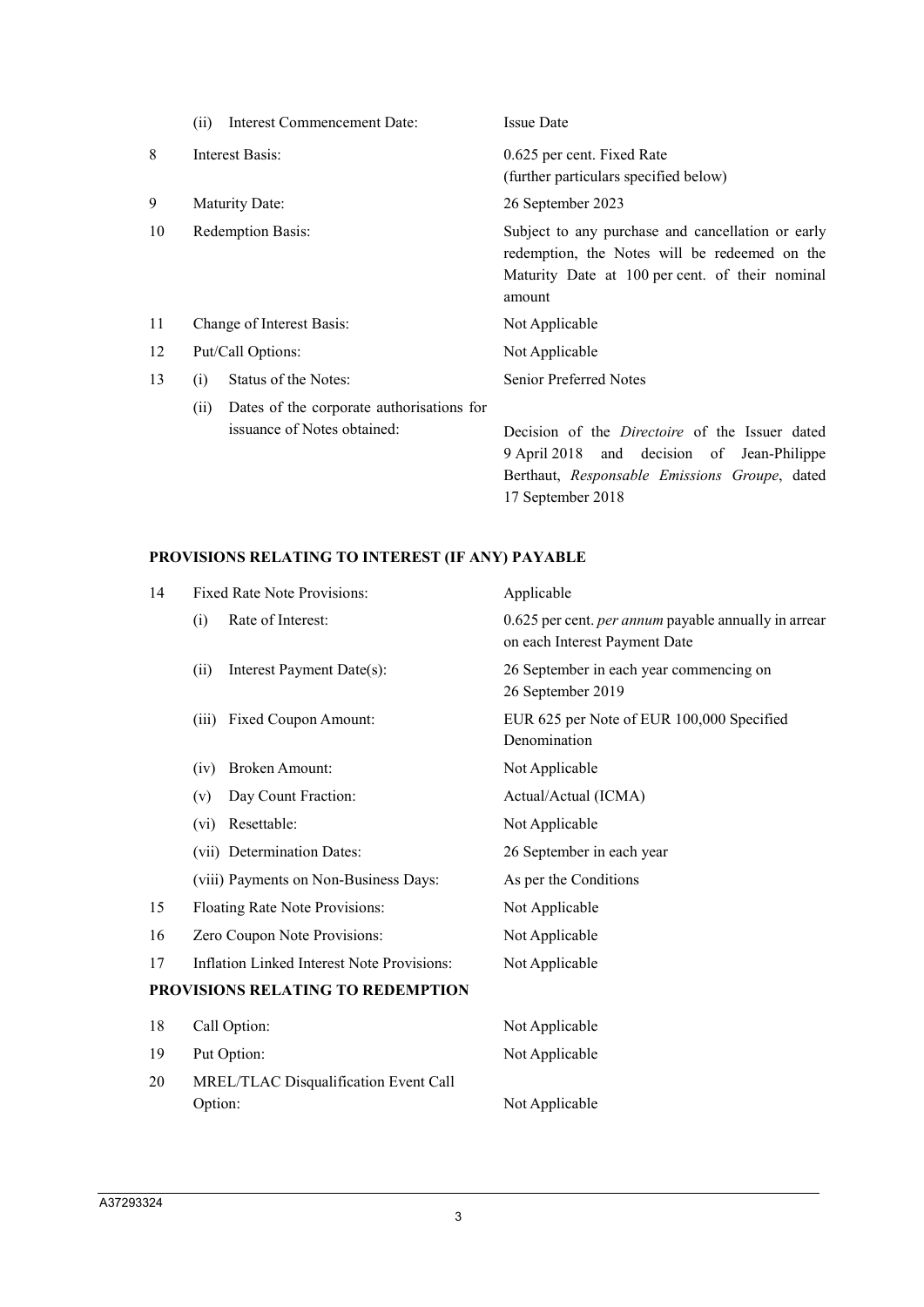|    |                                                                                                                         | (Condition $6(i)(i)$ ), a Gross Up Event<br>(Condition 6(i)(ii)) or for Illegality<br>(Condition 6(1)):                                                                                                                                                                                                               | Denomination   | EUR 100,000 per Note of EUR 100,000 Specified |
|----|-------------------------------------------------------------------------------------------------------------------------|-----------------------------------------------------------------------------------------------------------------------------------------------------------------------------------------------------------------------------------------------------------------------------------------------------------------------|----------------|-----------------------------------------------|
|    | (ii)                                                                                                                    | Early Redemption Amount(s) of each<br>Subordinated<br>Note<br>payable<br>on<br>redemption upon the occurrence of a<br>Capital Event (Condition<br>$6(h)$ , a<br>Withholding<br>Tax Event<br>(Condition<br>$6(i)(i)$ , a Gross-Up Event (Condition<br>6(i)(ii)) or a Tax Deductibility Event<br>(Condition 6(i)(iii)): |                | Not Applicable                                |
|    |                                                                                                                         | for<br>(iii) Redemption<br>taxation<br>reasons<br>permitted on days others than Interest<br>Payment Dates (Condition 6(i)):                                                                                                                                                                                           | Yes            |                                               |
|    |                                                                                                                         | (iv) Unmatured Coupons to become void<br>upon early redemption (Materialised<br>Bearer Notes only) (Condition 7(f)):                                                                                                                                                                                                  |                | Not Applicable                                |
|    |                                                                                                                         | <b>GENERAL PROVISIONS APPLICABLE TO THE NOTES</b>                                                                                                                                                                                                                                                                     |                |                                               |
| 24 |                                                                                                                         | Form of Notes:                                                                                                                                                                                                                                                                                                        |                | <b>Dematerialised Notes</b>                   |
|    | (i)                                                                                                                     | Form of Dematerialised Notes:                                                                                                                                                                                                                                                                                         |                | Bearer form (au porteur)                      |
|    | (ii)                                                                                                                    | Registration Agent:                                                                                                                                                                                                                                                                                                   |                | Not Applicable                                |
|    |                                                                                                                         | (iii) Temporary Global Certificate:                                                                                                                                                                                                                                                                                   |                | Not Applicable                                |
|    | (iv)                                                                                                                    | Applicable TEFRA exemption:                                                                                                                                                                                                                                                                                           |                | Not Applicable                                |
| 25 |                                                                                                                         | Financial Centre(s):                                                                                                                                                                                                                                                                                                  |                | Not Applicable                                |
| 26 | Talons for future Coupons or Receipts to be attached to<br>Definitive Notes (and dates on which such Talons<br>mature): |                                                                                                                                                                                                                                                                                                                       | Not Applicable |                                               |
| 27 |                                                                                                                         | Details relating to Instalment Notes: amount of each<br>instalment, date on which each payment is to be made:                                                                                                                                                                                                         |                | Not Applicable                                |

- 22 Inflation Linked Notes Provisions relating to the Final Redemption Amount: Not Applicable
- 23 Early Redemption Amount:
	- (i) Early Redemption Amount(s) of each Senior Note payable on redemption upon the occurrence of an MREL/TLAC Disqualification Event (Condition 6(g)), if applicable, a Withholding Tax Event

21 Final Redemption Amount of each Note: EUR 100,000 per Note of EUR 100,000 Specified Denomination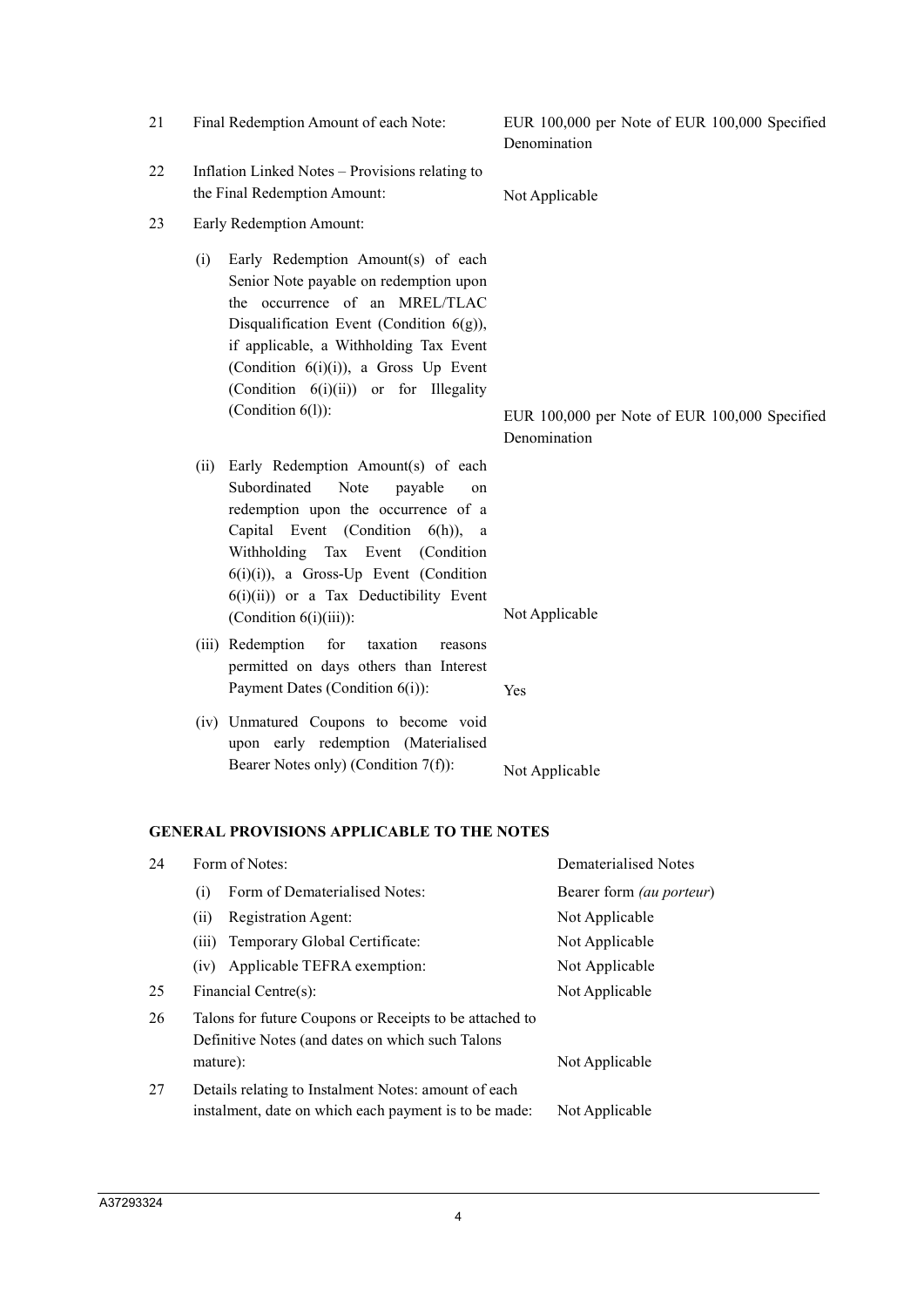| 28. | Redenomination provisions:                                             | Not Applicable                          |
|-----|------------------------------------------------------------------------|-----------------------------------------|
| 29. | Purchase in accordance with applicable French laws<br>and regulations: | Applicable                              |
| 30  | Consolidation provisions:                                              | Not Applicable                          |
| 31  | Events of Default for Senior Preferred Notes<br>(Condition $9(a)$ ):   | Applicable                              |
| 32  | Meeting and Voting Provisions (Condition 11):                          | Contractual Masse shall apply           |
|     |                                                                        | Name and address of the Representative: |
|     |                                                                        | MCM AVOCAT, Selarl d'avocats            |

interbarreaux inscrite au Barreau de Paris 10, rue de Sèze 75009 Paris France Represented by Maître Antoine Lachenaud, Co-gérant - associé

Name and address of the alternate Representative: Maître Philippe Maisonneuve Avocat 10, rue de Sèze 75009 Paris France

The Representative will receive a remuneration of EUR 2,000 (excluding VAT) per year.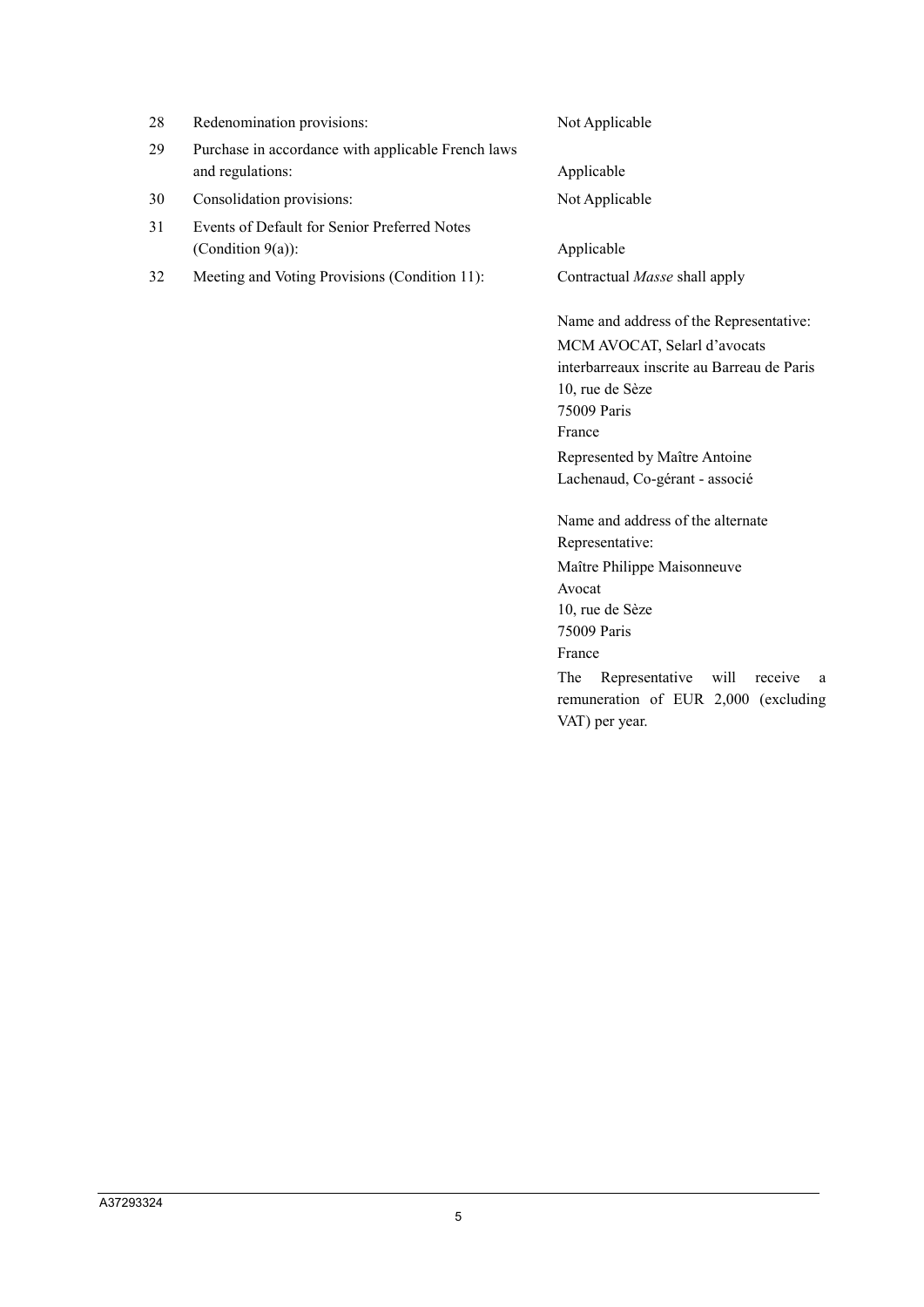# **RESPONSIBILITY**

The Issuer accepts responsibility for the information contained in these Final Terms.

Signed on behalf of BPCE

Duly represented by: Jean-Philippe Berthaut, *Responsable Emissions Groupe*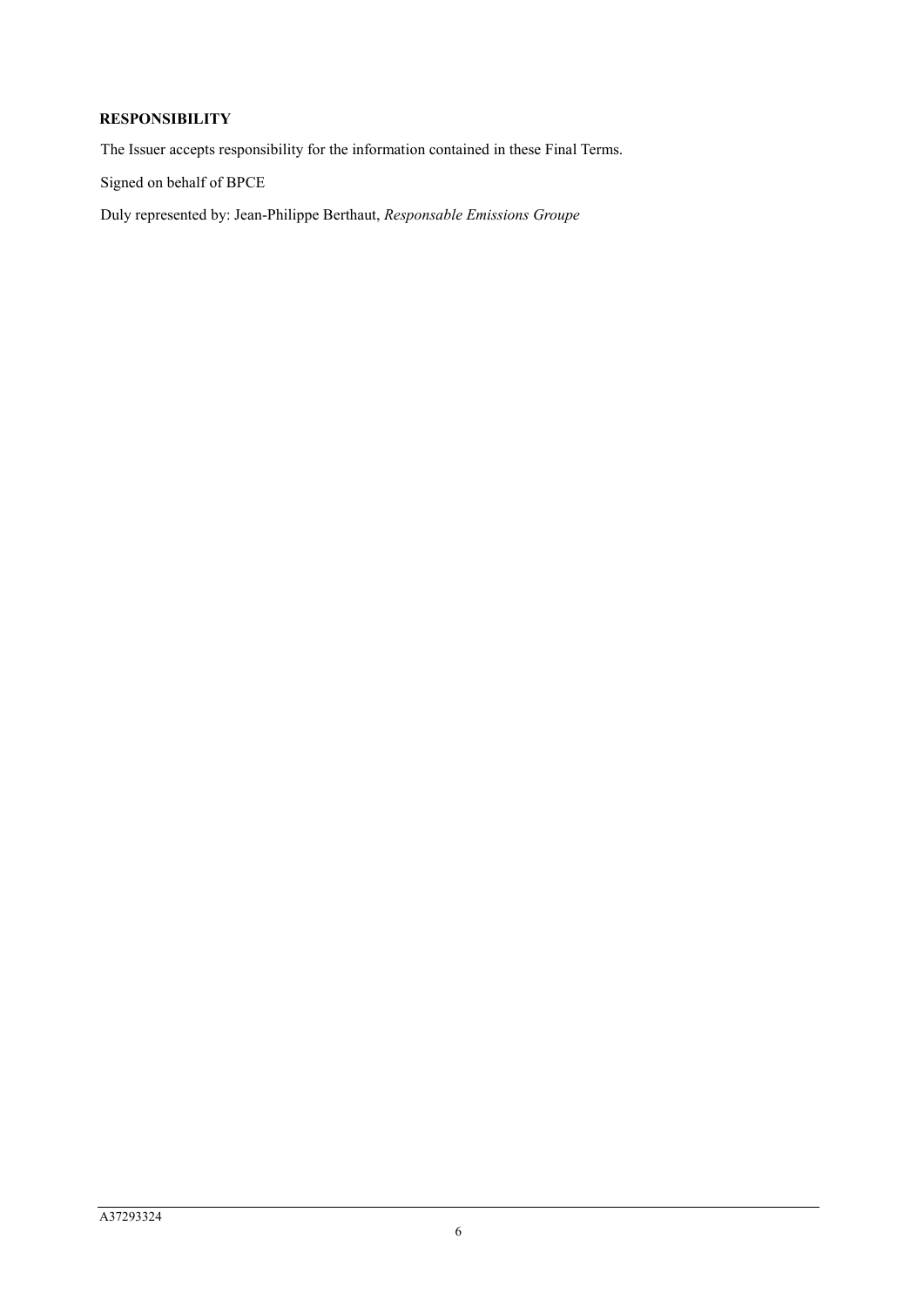## **PART B – OTHER INFORMATION**

#### **1 LISTING AND ADMISSION TO TRADING**

| (i)  | Listing and Admission to<br>trading: | Application has been made by the Issuer (or on its behalf) for the<br>Notes to be listed and admitted to trading on Euronext Paris with<br>effect from the Issue Date. |
|------|--------------------------------------|------------------------------------------------------------------------------------------------------------------------------------------------------------------------|
| (ii) | Estimate of total expenses           |                                                                                                                                                                        |
|      |                                      | related to admission to trading: EUR 9,450 (including AMF fees)                                                                                                        |

#### **2 RATINGS**

Ratings: The Notes to be issued are expected to be rated: Fitch: [A] Moody's Investor Services: [A1] S&P: [A]

> Each of Fitch, Moody's Investor Services and S&P are established in the European Union and registered under Regulation (EC) No 1060/2009, as amended.

#### **3 INTERESTS OF NATURAL AND LEGAL PERSONS INVOLVED IN THE ISSUE**

Save as discussed in "Subscription and Sale", so far as the Issuer is aware, no person involved in the offer of the Notes has an interest material to the offer.

#### **4 REASONS FOR THE OFFER, ESTIMATED NET PROCEEDS AND TOTAL EXPENSES**

Reasons for the offer: The Issuer intends to lend the net proceeds from the issue of the Notes to the 14 Banques Populaires and 15 Caisses d'Epargnes of the Groupe BPCE network (collectively, the "**Regional Banks**") and expects that the Regional Banks will exclusively allocate an amount equal to the net proceeds to finance or refinance loans granted to clients whose activities contribute to local economic development across the employment conservation and creation category ("**Eligible Social Loans**"). The pool of Eligible Social Loans will exclusively include financing or refinancing of loans to small businesses and non-profit organizations located in economically and socially disadvantaged areas in metropolitan France, aiming to facilitate job conservation or creation and revitalize economically depressed areas, as further described in the Issuer's Methodology Note for Social Bonds / Local Economic Development (category: Employment Conservation & Creation). The list of official codes of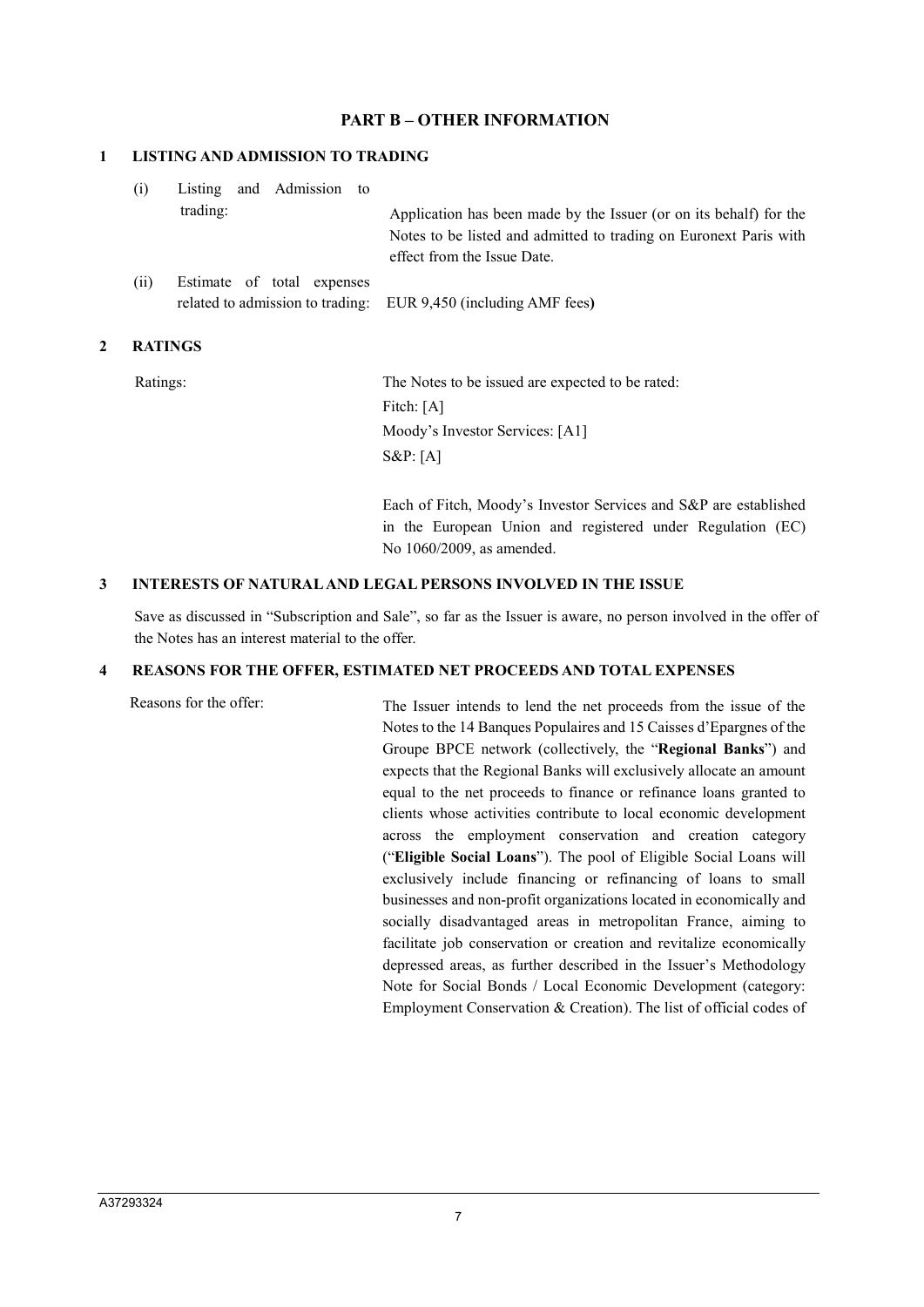non-eligible or excluded sectors of economic activity will be published on a dedicated section of the website of the Issuer.

Eligible Social Loans shall be originated no more than three years preceding the issuance of the Notes.

In case of early repayment, or exclusion following an annual monitoring of Eligible Social Loans, or if Eligible Social Loans mature before the maturity of the Notes, such loans will be replaced with new Eligible Social Loans. Along the life of the Notes, pending the allocation of the net proceeds for investment in such Eligible Social Loans, the Issuer will temporarily invest such net proceeds, at its discretion, in cash, cash equivalents and/or marketable securities.

Throughout the term of the Notes, the Issuer will monitor Eligible Social Loans selection and will publish, on the dedicated section of its website an annual update of the allocation of the net proceeds of the Notes.

The Issuer's Methodology Note for Social Bonds / Local Economic Development (category: Employment Conservation & Creation) as well as the related Second Party Opinion issued by Vigeo-Eiris are available on the Investors page, Funding section, Social Bonds subsection on the Issuer's website (www.groupebpce.fr).

#### **5 YIELD**

| Indication of yield: | $0.738$ per cent. <i>per annum</i>                                  |  |
|----------------------|---------------------------------------------------------------------|--|
|                      | The yield is calculated at the Issue Date on the basis of the Issue |  |
|                      | Price. It is not an indication of future yield.                     |  |

#### **6 OPERATIONAL INFORMATION**

| ISIN:                                                                                                        |                                                                | FR0013367406             |
|--------------------------------------------------------------------------------------------------------------|----------------------------------------------------------------|--------------------------|
| Common Code:                                                                                                 |                                                                | 188326307                |
|                                                                                                              | Depositaries:                                                  |                          |
| (i)                                                                                                          | Euroclear France to act as<br>Central Depositary:              | Yes                      |
| (ii)                                                                                                         | Common Depositary for<br>Euroclear<br>and<br>Clearstream:      | No                       |
| Any clearing system(s) other than<br>Euroclear and Clearstream and the<br>relevant identification number(s): |                                                                | Not Applicable           |
| Delivery:                                                                                                    |                                                                | Delivery against payment |
|                                                                                                              | Names and addresses of additional<br>Paying Agent(s) (if any): | Not Applicable           |